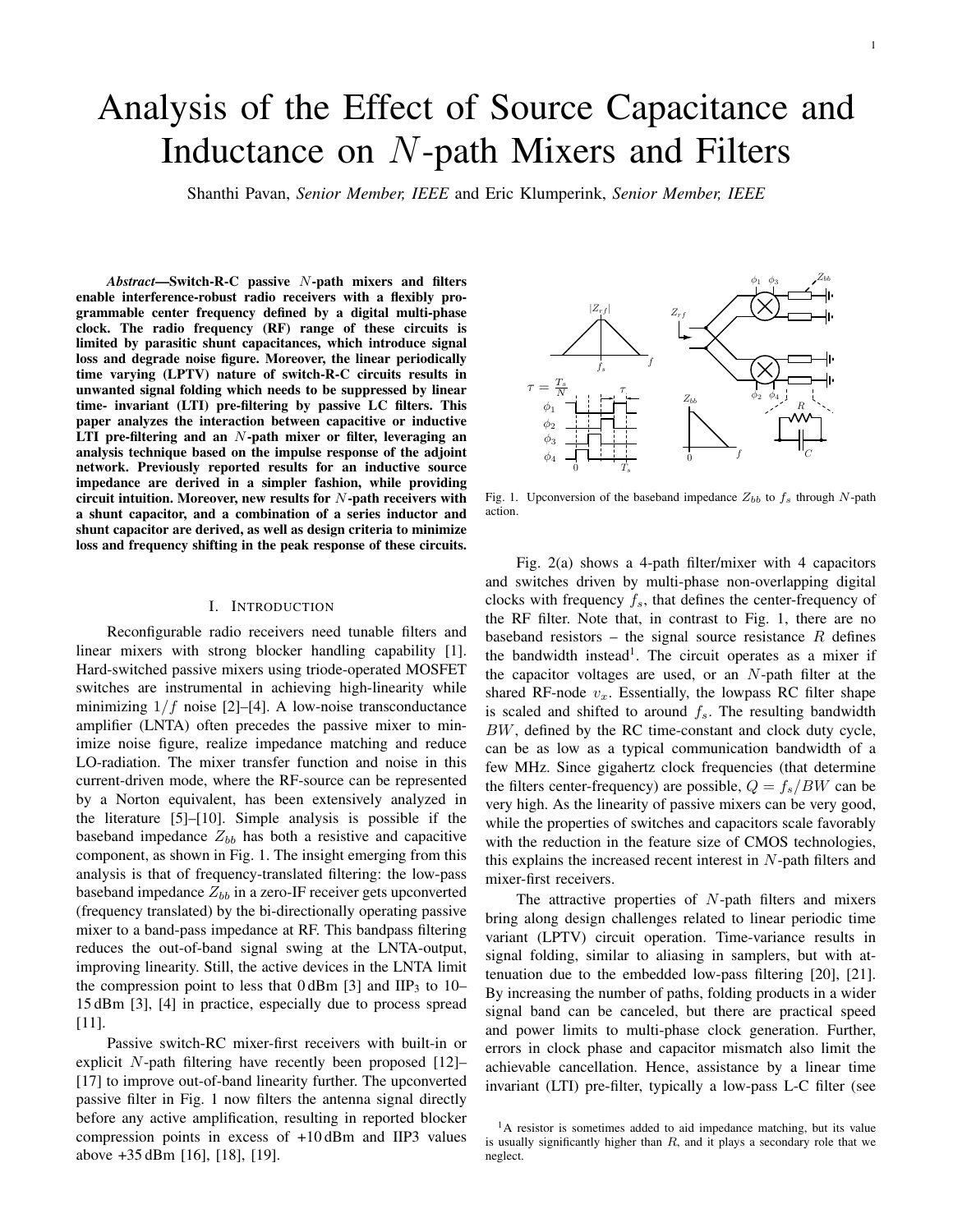

Fig. 2. (a) The switch-RC N-path mixer/filter, with  $N = 4$ . (b) The kernel used for analysis. (c) The 4-path mixer/filter with source inductance  $L$  and parasitic capacitance  $C_s$ .

Fig. 2(c)), will be needed to achieve sufficient suppression of high-frequency folding. Note that the switched capacitors in Fig. 2(c) now interact with memory elements (L and Cs) instead of a memoryless resistor. In this paper, we will analyze this interaction and show how it can be exploited to the benefit of N-path filter and mixer performance.

For a resistive signal source as in Fig. 2(a), the capacitors do not interact as long as the clocks do not overlap. The circuit can then be split into independent switch-RC kernels [22], as shown in Fig. 2(b). Once the transfer functions and noise of the kernel have been determined, those of the complete network are easily obtained. Several works [21]–[24] have derived the properties of the kernel. A key insight that emerges from these papers is that the voltage sampled on the capacitor plays a crucial role in determining the behavior of the network, not only for discrete-time signal processing, but also when using the time-continuous output of the mixer or  $N$ -path filter.

If we now add a parasitic capacitance  $C_s$  at the RF node  $v_x$ , as in Fig. 2(c), baseband capacitors start to interact via  $C_s$ . It turns out that this degrades the gain, noise and selectivity of the N-path structure. The kernel approach is no longer applicable, since the filter capacitors  $C_{1,\cdots,4}$  share charge with each other through  $C_s$ . The network now consists of five capacitors and four switches, and the methods of [25] becomes algebraically involved.

It has been observed that adding a series inductor (a nonzero L in Fig.  $2(c)$  can improve the filter transfer function and reduce noise figure [15], [26], [27]. The inductor, like  $C_s$ , introduces coupling between the four capacitors, again rendering the kernel approach inapplicable. In [26], exact equations for this case were derived for the network of Fig. 2(c) (with  $C_s = 0$ ) using the methods of [25] the resulting frequency-domain analysis is seen to be very lengthy.

In this work, we determine the effect of shunt capacitance and series inductance on the properties of N-path mixers

and filters. It turns out that, like in the case of Fig. 2(a), the voltages sampled on the capacitors play a crucial role in determining the properties of continuous-time output of the Npath structure. As in [21], we exploit the adjoint network to determine the transfer function of the equivalent LTI filter from the input to sampled capacitor voltages in a simple manner. For a derivation we refer to [21], [28], but the key properties of sampled LPTV networks that we exploit are:

- a. The samples of the output of an LPTV system varying at the sampling frequency  $f_s$ , can be thought of as being obtained by sampling the output of an appropriately chosen LTI filter with impulse response denoted by  $h_{eq}(t)$ .
- b.  $h_{eq}(t)$  can determined by exciting the adjoint of the original network, as described using Fig. 3.



Fig. 3. Determining the impulse response of the equivalent LTI filter corresponding to an LPTV system with sampled outputs using the interreciprocal (or adjoint) network. l is an integer.

When compared to frequency-domain methods, using the adjoint impulse-response method turns out to be simpler, since the impulse "dies" immediately after application (as opposed to analysis with a sinusoidal excitation). We apply this technique to  $N$ -path mixers and filters with parasitic shunt capacitance and series inductance in the rest of the paper, which is organized as follows. Section II derives the impulse response of the equivalent LTI filter relating the input to the voltage sampled on the capacitors, when the signal source has a parasitic capacitance  $C_s$ . We show that  $C_s$  not only reduces the peak gain around  $f_s$ , but also causes the peak to shift left. While this phenomenon has been recognized before [20], our analysis quantifies the effect, and gives a fresh timedomain perspective. In Section III, we derive a signal flow graph relating the RF input to the output in the  $N$ -path filter and passive-mixer modes. Section IV analyzes the case with a series inductor. The intuition gained from Sections II and IV are combined in Section V to show that an appropriately chosen inductor can largely nullify the deleterious effects of the shunt capacitor, by restoring the gain and reducing the peak-shift of the filtering characteristic. Conclusions are given in Section VI.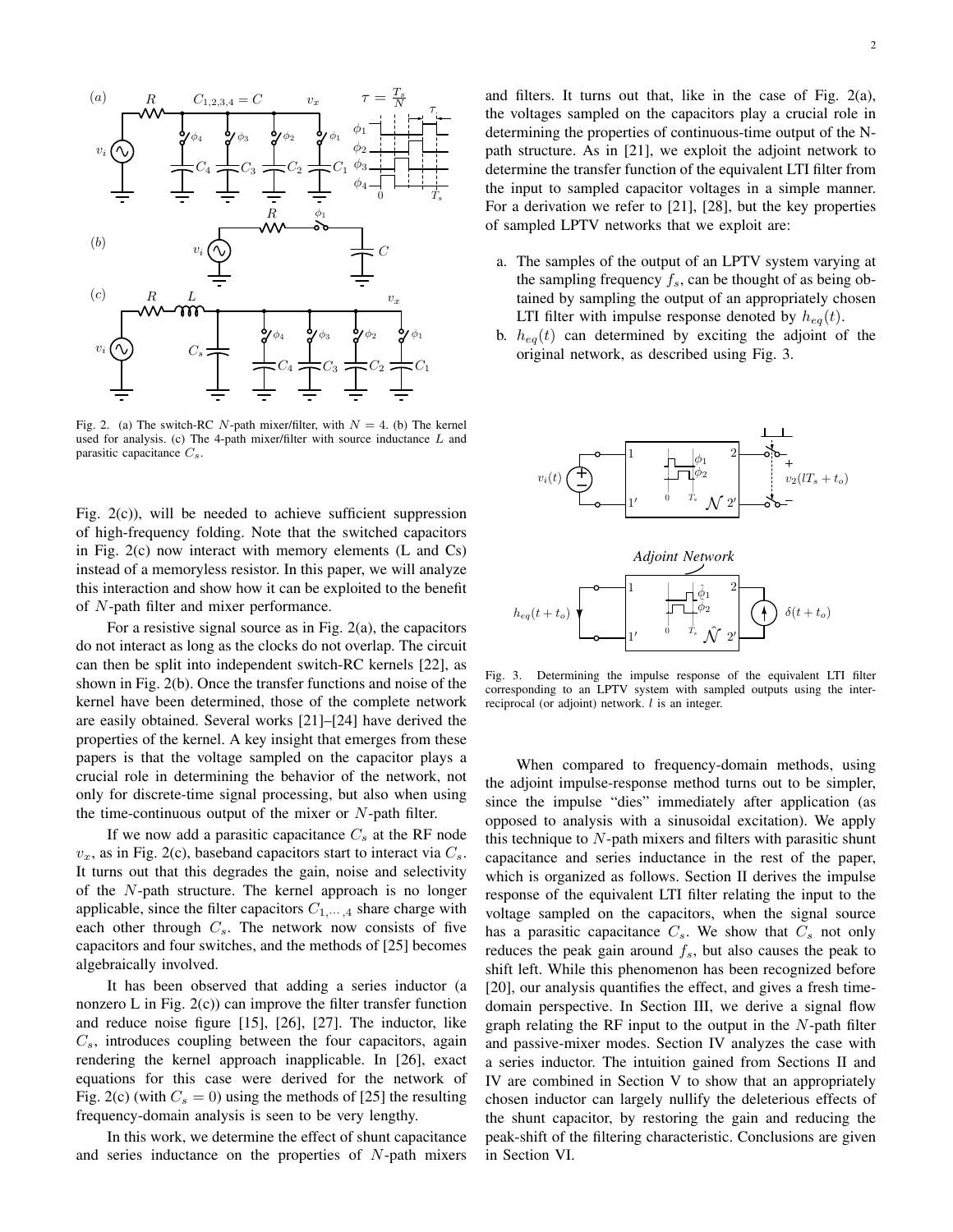# II. ANALYSIS WITH THE SWITCH-RC N-PATH NETWORK WITH PARASITIC SOURCE CAPACITANCE

The ideal switch-RC N-path structure is extended with a parasitic source capacitance  $C_s$ , as shown in Fig. 4, since the switching transistors will introduce parasitic capacitance on the source side.



Fig. 4. N-path filter/passive-mixer core with a parasitic capacitance  $C_s$ , and switch timing, for  $N = 4$ .

Each of the switches is on for  $\tau = T_s/N$ , and only one switch is on at any given time. Ideal switches (infinite off and zero on resistance) are assumed. The capacitors are named  $C_{1,\dots,4}$  in the figure to be able to uniquely identify them in the discussion that follows; however, all of them are equal to C. The sinusoidal input excitation is denoted by  $v_i$ . The voltage across  $C_1, \ldots, A$  are denoted by  $v_1, \ldots, a(t)$  respectively. Since the capacitors are equal, it is enough to determine  $v_1(t)$ – the others can be derived using symmetry. The voltage sampled on  $C_1$  plays a crucial role in the determination of the transfer functions of the  $N$ -path structure. Thus, as in our analysis without parasitic capacitance [21], we first determine the equivalent LTI transfer function (whose impulse response is denoted by  $h_{eq}(t)$  that relates  $v_i$  to  $v_1(t)$  at the falling edges of  $\phi_1$  i.e,  $v_1[kT_s]$ . As seen in Fig. 4,  $C_s$  introduces coupling between the  $N$  capacitors, and the "independent kernel" approach of [22] cannot be used. Without loss of generality, we analyze the circuit for  $N = 4$ . The results are readily extended to arbitrary N.

To determine  $h_{eq}(t)$ , we form the adjoint network, as shown in Fig. 5(a). Note that all the clock signals, denoted by the hatted symbols, are time-reversed in the adjoint. The voltages across the capacitors  $C_{1,\cdots,4}$  are denoted by  $\hat{v}_{1,\cdots,4}$ respectively.  $\hat{v}_x$  denotes the voltage across  $C_s$ .<sup>2</sup> Next, we inject a current impulse into  $C_1$  at the rising edge of  $\hat{\phi}_1$ . From the theory of the adjoint network, the current waveform through the resistor is the desired  $h_{eq}(t)$  [28]. Upon application of the impulse,  $C_1$  and  $C_s$  are instantly charged to  $\hat{v}_1(0+) = 1/(C+C_s)$ . *Thus,*  $h_{eq}(t)$  *is the current waveform in* R that results when  $C_1$  and  $C_s$  are charged to  $1/(C+C_s)$ *at*  $t = 0 +$ .

When  $\hat{\phi}_1$  is high,  $\hat{v}_1$  and  $\hat{v}_x$  are identical, and decay exponentially with a time-constant  $R(C + C_s)$ . At  $t = \tau -$ ,  $\hat{v}_1(\tau-) = \hat{v}_1(0+)e^{-\tau/R(C+C_s)} \equiv \beta \hat{v}_1(0+)$  (see the table below Fig. 5(a)). If the voltage across the relevant capacitor at the beginning of the "on" phase of the switch is known,  $\hat{v}_x$ during the rest of the phase can be determined, since the initial voltage decays exponentially with time-constant  $R(C+C_s)$ . To determine  $\hat{v}_x(t)$  (which equals  $h_{eq}(t)/R$ ), therefore, it



Fig. 5. (a) The adjoint network, with voltages on the capacitors indicated at the beginning of the first and second clock cycles. (b) A representative  $\hat{v}_x$  waveform; the portion for  $0 \le t < T_s$  is denoted by  $p(t)$ . For practical values of  $C_s$ , C and N,  $\hat{v}_x \approx 0$  at  $t = T_s -$ . Note that  $h_{eq}(t) = \hat{v}_x / R$ .

suffices to keep track of  $\hat{v}_{1,\dots,4}$  at the beginning of the "on" phase of every switch signal. Further, by exploiting symmetry and linearity, only the samples of  $\hat{v}_1, \dots, 4$  at  $4\tau +$  can be used to determine  $h_{eq}(t)$  for all time, as shown later in this section. We now proceed to determine  $\hat{v}_{1,\dots,4}(4\tau+)$ .

At  $t = \tau -$ ,  $C_1$  is disconnected from the network and  $C_2$ , which was initially discharged, is connected to  $C_s$ . The voltage across  $C_1$  is thus held at  $\beta \hat{v}_1(0+)$  for the remainder of the clock cycle. Due to charge sharing, the voltage across  $C_2$  at  $t = \tau + i$ s

$$
\hat{v}_2(\tau+) = \underbrace{\beta \hat{v}_1(0+)}_{\hat{v}_1(\tau-)} \underbrace{\frac{C_s}{(C+C_s)}}_{\alpha} = \alpha \beta \hat{v}_1(0+) \tag{1}
$$

where  $\alpha = C_s / (C + C_s)$  and  $\beta = e^{-\tau / R(C + C_s)}$ . In a similar fashion, exponential decay and charge sharing with  $C_3$  and  $C_4$ occur when  $\hat{\phi}_3$  and  $\hat{\phi}_4$  are high respectively, and we have

$$
\hat{v}_3(2\tau+) = \hat{v}_x(2\tau+) = (\alpha \beta)^2 \hat{v}_1(0+)
$$
  
\n
$$
\hat{v}_4(3\tau+) = \hat{v}_x(3\tau+) = (\alpha \beta)^3 \hat{v}_1(0+).
$$
 (2)

The table in Fig. 5(a) shows  $\hat{v}_{1,\dots,4}$  normalized to  $\hat{v}_1(0+)$ , at the beginning of integer multiples of  $\tau$ +. Let us now examine the voltages across the capacitors at  $t =$  $4\tau + \tau = T_s +$ . When  $\hat{\phi}_1$  goes high at  $4\tau +$ , the voltage across  $C_1$ , which was  $\beta \hat{v}_1$ , is now reduced by a factor  $C/(C+C<sub>s</sub>) = (1-\alpha)$  due to charge sharing with  $C<sub>s</sub>$ , which had a voltage  $\beta \hat{v}_4(3\tau+) = \alpha^3 \beta^4 \hat{v}_1(0+)$  at  $t = 4\tau$ -. Thus, at  $t = T_s +$ ,

$$
\hat{v}_1(4\tau+) = \frac{C}{C+C_s}\hat{v}_1(\tau-) + \frac{C_s}{C+C_s}\hat{v}_4(4\tau-)
$$
  
= 
$$
(\beta(1-\alpha) + \alpha^4\beta^4)\hat{v}_1(0+).
$$
 (3)

<sup>&</sup>lt;sup>2</sup>The hats remind us that we are dealing with quantities pertaining to the adjoint network.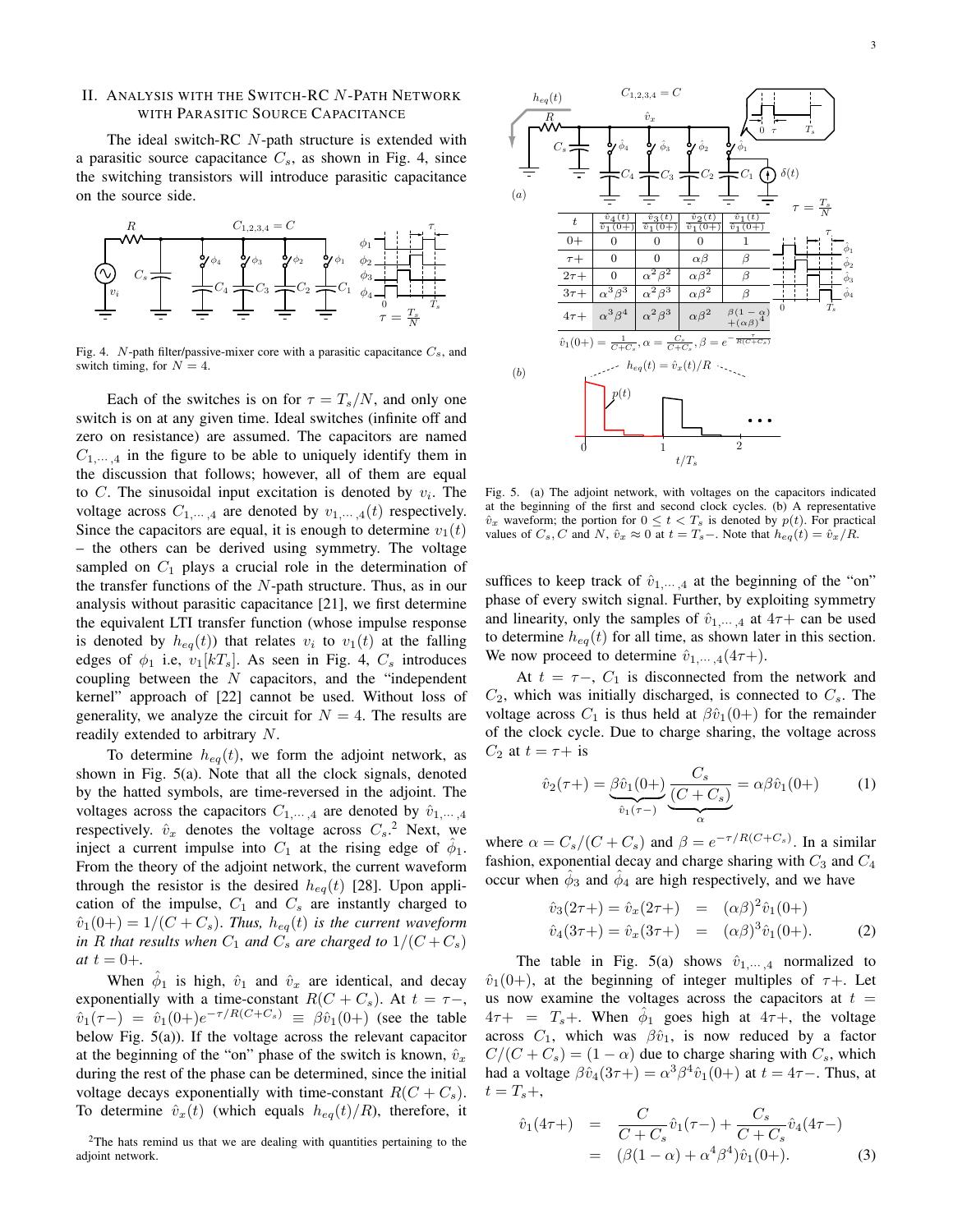This result makes intuitive sense as the first term relates to charge stored on  $C_1(= C)$  which is shared with  $C_s$ , while the second relates to charge on  $C_s$  shared with  $C_1$ .

Having determined the voltages on the capacitors at  $t = 4\tau + T_s +$ , we are now in a position to determine  $h_{eq}(t)$ . Recall that  $h_{eq}(t)$  is the current through the resistor due to an initial voltage of  $\hat{v}_1(0+)$  on  $C_1$  and  $C_s$ , with all other capacitor voltages being zero. Let us denote the waveform  $h_{eq}(t)$  for  $0 \leq t < T_s$  by  $p(t)$ , as shown in red in Fig. 5(b). The voltages across  $C_{1,\cdots,4}$  at  $t = 4\tau + T_s +$  are shown in grey in the table of Fig. 5(a). Their contributions to  $h_{eq}(t)$  can be evaluated using superposition by considering them one at a time (i.e., all other capacitor voltages being zero). At  $t = 4\tau + T_s + C_1$  and  $C_s$  have a voltage  $(\beta(1-\alpha) + (\alpha\beta)^4)\hat{v}_1(0+)$ . Due to linearity and the LPTV nature of the network, the contribution of this voltage to  $h_{eq}(t)$  can be written as  $(\beta(1-\alpha) + (\alpha\beta)^4)h_{eq}(t-T_s)$ . In a similar fashion, using symmetry, the contributions of the voltages across  $C_{2,3,4}$  can be expressed in terms of  $h_{eq}(t)$ , with appropriate scaling factors and delays. Hence,  $h_{eq}(t)$ consists of five contributions:  $p(t)$ , that describes  $h_{eq}(t)$  in the initial clock cycle, followed by contributions from each of the four capacitors.  $h_{eq}(t)$  can thus be recursively written as follows.

$$
h_{eq}(t) = \underbrace{p(t)}_{h_{eq}(t) \text{ for } 0 \leq t < T_s}
$$
\n
$$
\underbrace{(\beta(1-\alpha) + (\alpha\beta)^4)h_{eq}(t - T_s) + \alpha(1-\alpha)\beta^2h_{eq}(t - T_s - \tau)}_{h_{eq}(t) \text{ for } t > T_s \text{ due to } \hat{v}_1(4\tau+)} + \underbrace{\alpha(1-\alpha)\beta^2h_{eq}(t - T_s - \tau)}_{h_{eq}(t) \text{ for } t > T_s \text{ due to charge on } C_2}
$$
\n
$$
+\underbrace{\alpha^2(1-\alpha)\beta^3h_{eq}(t - T_s - 2\tau)}_{h_{eq}(t) \text{ for } t > T_s \text{ due to charge on } C_3} + \underbrace{\alpha^3(1-\alpha)\beta^4h_{eq}(t - T_s - 3\tau)}_{h_{eq}(t) \text{ for } t > T_s \text{ due to charge on } C_4}
$$

Note that the  $(1 - \alpha)$  terms appear due to attenuation when the capacitors share charge with  $C_s$ . Applying the Fourier transform to both sides of the equation above, we have

$$
H_{eq}(f) = \frac{P(f)}{\left[1 - (\beta(1-\alpha) + (\alpha\beta)^4)z^{-4} - \alpha(1-\alpha)\beta^2z^{-5} - \alpha^2(1-\alpha)\beta^3z^{-6} - \alpha^3(1-\alpha)\beta^4z^{-7}\right]}.
$$

where

• 
$$
P(f)
$$
 is the Fourier transform of  $h_{eq}(t)$  for  $0 \le t < T_s$ .

- $\alpha = C_s/(C_s + C), \beta = \exp(-\tau/(\hat{R}(C + C_s)))$  and
- $z = \exp(i2\pi f \tau)$ .

Note that  $H_{eq}(f)$  is the transfer function of a continuous-time filter, and z is short hand for  $\exp(j2\pi f\tau)$ . The astute reader might wonder why  $z = e^{j2\pi f \tau}$  is used (as opposed to  $e^{j2\pi f T_s}$ ). There are two reasons for this choice.

- a. Though the clock period is  $T_s$ , the input is sampled on to one of the capacitors every  $\tau$  seconds, making the effective sampling rate  $1/\tau$ . Thus, using  $z = e^{j2\pi f \tau}$ makes sense.
- b. On the practical front, choosing  $z = e^{j2\pi f \tau}$  results in integer powers of z in the expressions for  $H_{eq}(f)$ . If z was chosen to be  $z = e^{j2\pi fT_s}$  the fractional powers of z that would appear in our expressions could lead to computation errors unless great care is exercised. Integer powers of z avoid this problem.

To determine  $P(f)$ , we note that  $p(t)$  for  $0 \le t < \tau$  is an exponentially decaying pulse given by

$$
p(t) = \frac{1}{R(C+C_s)} e^{-\frac{t}{R(C+C_s)}} u(t) \quad , \quad 0 \le t < \tau. \tag{5}
$$

where  $u(t)$  is the unit-step function. The Fourier transform of this part of  $p(t)$  is given by  $(1 - \beta e^{-j2\pi f\tau})/(1 + j2\pi fR(C + C_s))$ . For  $\tau \le t < 2\tau$ , the shape of  $p(t)$  is the same, but has a peak value of  $\alpha\beta\hat{v}_1(0+)$ . Reasoning similarly for  $2\tau \leq t < 3\tau$  and  $3\tau \leq t < 4\tau$ , and using the table in Fig.  $5(a)$ , we have

$$
P(f) = \frac{(1 - \beta e^{-j2\pi f\tau})(1 + \alpha \beta z^{-1} + (\alpha \beta)^2 z^{-2} + (\alpha \beta)^3 z^{-3})}{1 + j2\pi fR(C + C_s)}
$$
  
= 
$$
\frac{(1 - \beta e^{-j2\pi f\tau})}{1 + j2\pi fR(C + C_s)} \frac{1 - (\alpha \beta z^{-1})^4}{1 - \alpha \beta z^{-1}}.
$$
 (6)

(4), along with (6), yields  $H_{eq}(f)$  for arbitrary  $C_s$ .

As a sanity check, when  $C_s = 0$  and  $\alpha = 0$ ,

$$
H_{eq}(f) = \frac{1}{1 + j2\pi fRC} \frac{1 - \beta e^{-j\pi f\tau}}{1 - \beta e^{-j2\pi fT_s}}
$$
(7)

where  $\beta = \exp(-\tau/RC)$ . This is consistent with the results of [21]–[23].



Fig. 6. Comparison of analytical and simulated  $|H_{eq}(f)|$ , for  $C_s = 5 \text{ pF}$  $(\alpha = 0.1)$  and  $C_s = 50 \,\text{pF}$   $(\alpha = 1)$ .  $N = 4, C = 50 \,\text{pF}$ , R=50  $\Omega$  and  $f_s = 1$  GHz.

Fig. 6 compares the analytically determined  $|H_{eq}(f)|$ with that obtained from simulations<sup>3</sup>, for  $\alpha = 0.1$  and  $\alpha = 1$ . Excellent agreement is seen. For  $\alpha = 1, C_s = C$ , a situation that will probably not occur in practice; the purpose of illustration is to demonstrate the accuracy of our analysis even for very large  $C_s$ .

As mentioned in the introduction, and seen in [21], [23], the sampled capacitor voltage plays a crucial role in the performance of the switched-RC circuit. The presence of  $C_s$  does not alter this fact, as we will show in Section III. Anticipating this, we now examine the behaviour of  $H_{eq}(f)$ . It turns out that this gives valuable insights into the operation of the network as a passive mixer or  $N$ -path filter.

Fig. 7(a) shows  $|H_{eq}(f)|$  for different values of  $C_s$  (where  $\alpha$  ranges from 0 – 0.2), for  $N = 4, C = 50 \text{ pF}, R = 50 \Omega$  and

 ${}^{3}He_{q}(f)$  can be obtained from simulations using the sampled-PXF analysis.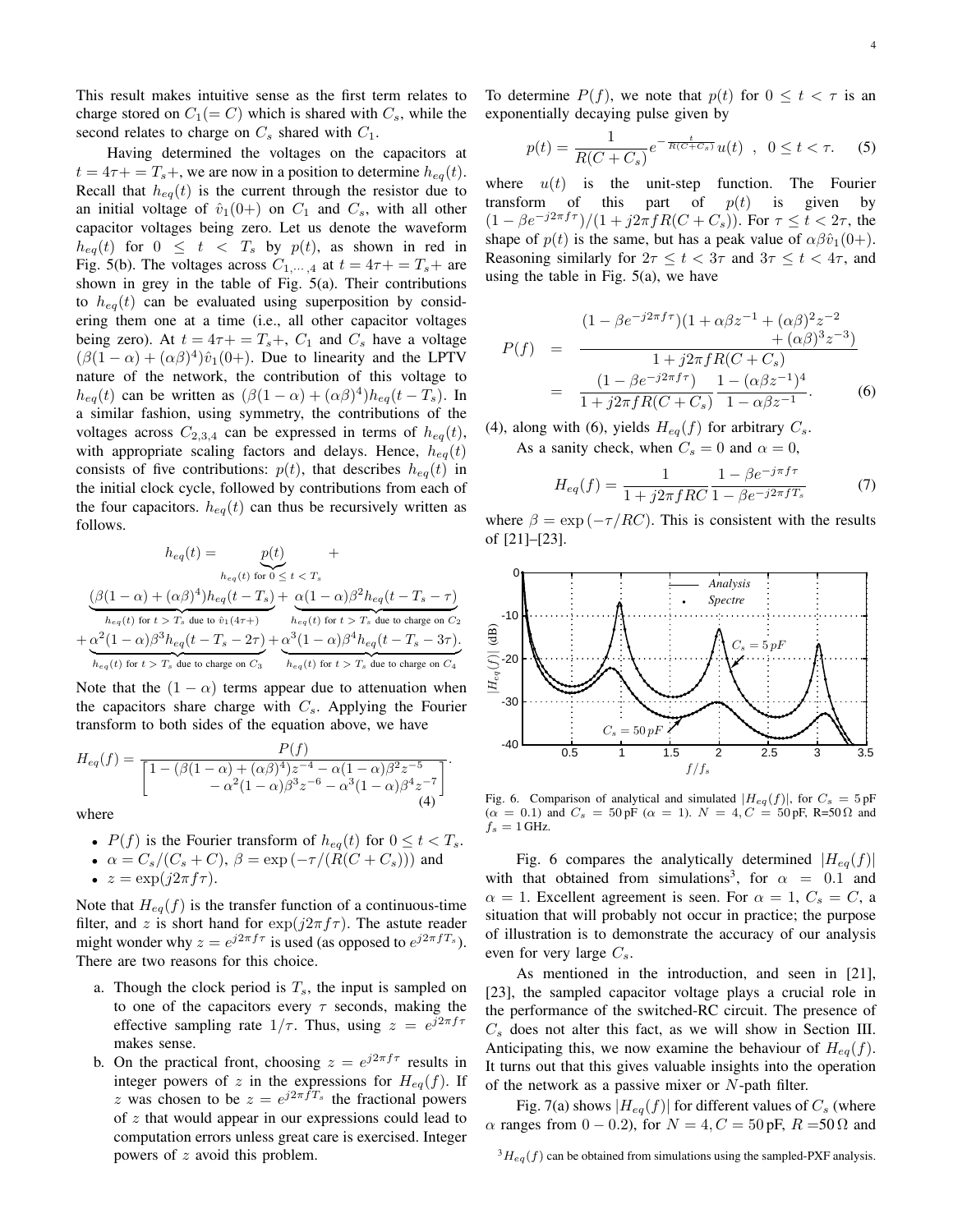

Fig. 7.  $|H_{eq}(f)|$  for  $C_s = 0, 2.5, 5, 7.5$  and  $10 \text{ pF}$ .  $N = 4, C = 50 \text{ pF}$ , R=50  $\Omega$  and  $f_s = 1$  GHz.

 $f_s = 1$  GHz. Figs. 7(b) and (c) are zooms of  $|H_{eq}(f)|$  around  $f = f_s$  and  $f = 3 f_s$  respectively. We see that increasing  $C_s$  reduces the gain of  $|H_{eq}(f)|$  at  $f_s$ , but also results in a less selective response. We see that  $C_s$  causes the peak of the responses to shift. Interestingly, for frequencies around  $f_s$ , the peaks shift *left*, for those around  $2f_s$ , the peaks do not shift, while they shift *right* for  $f \approx 3f_s$ . We now give more intuition for each of these effects.

In a well-designed practical N-path structure,  $\alpha$  will be small (typically less than 0.1) to avoid the reduction in gain and selectivity. (4) and (6) can then be approximated by neglecting terms containing  $\alpha^2$  and higher powers of  $\alpha$ . We then have

$$
H_{eq}(f) \approx \frac{P(f)}{1 - \beta(1 - \alpha)z^{-4} - \alpha(1 - \alpha)\beta^{2}z^{-5}}
$$
(8)  

$$
P(f) \approx \frac{(1 - \beta e^{-j2\pi f\tau})}{(1 + j2\pi fR(C + C_{s}))(1 - \alpha\beta z^{-1})}.
$$

The equations above have a form similar to that when  $C_s = 0$  (where  $\alpha = 0$ ), except for a  $z^{-5}$  and  $z^{-1}$  terms in the denominators of  $H_{eq}(f)$  and  $P(f)$  respectively. Looking back at our derivation, we see that these terms are due to the coupling between  $C_1$  and  $C_2$ , introduced by  $C_s$ . From these equations, therefore, it is seen that for all practical purposes, the coupling between  $C_1$  and  $C_{3,4}$  are not important; it is the interaction between  $C_1$  and  $C_2$  (which is the capacitor that is switched in next) that matters.



Fig. 8.  $h_{eq}(t)$  for  $C_s = 0$  and  $C_s = 5$  pF.  $N = 4, C = 50$  pF, R=50  $\Omega$  and  $f_s = 1$  GHz.

## *A. Gain and Q Reduction*

Fig. 8 shows the impulse responses of the equivalent LTI filters relating  $v_i$  to the voltage sampled on  $C_1$ , for  $\alpha = 0$ and  $\alpha = 0.1$ . We notice two differences with a non-zero  $C_s$ . First the peak value is reduced with respect to when  $C_s = 0$ . Next, the response decays much faster – as anticipated from the smaller coefficient of the  $z^{-4}$  term in the denominator of (8). We skip the details here, but calculations show that for small  $\alpha$ , the reduction in the peak gain due to a non-zero  $C_s$ , for  $f \approx f_s$  is approximately  $(1 - \beta)/(1 - \beta(1 - \alpha))$ .

## *B. Peak Shift*

The shift in the peaks of the transfer function around  $f = f_s$  can be understood by evaluating the denominator of  $H_{eq}(f)$  in (8) for  $z = e^{j2\pi T_s(f_s + \Delta f)/4}$ .

$$
H_{eq}(f_s + \Delta f) = \frac{P(f_s + \Delta f)}{1 - \beta(1 - \alpha)e^{-j2\pi\Delta fT_s}}.
$$
(9)  
+  $j\alpha(1 - \alpha)\beta^2e^{-j2.5\pi\Delta fT_s}$ 

Since  $\Delta f \ll f_s$  and  $\alpha \ll 1$ , using  $e^{-j2\pi \Delta f T_s} \approx 1 - j2\pi \Delta f T_s$ and  $e^{-j2.5\pi\Delta fT_s} \approx 1$ , this can be approximated as

$$
H_{eq}(f_s + \Delta f) \approx \frac{P(f_s)}{1 - \beta(1 - \alpha) + j\beta(1 - \alpha)(2\pi\Delta f T_s + \alpha\beta)}.
$$
\n(10)

The magnitude of  $H_{eq}$  will attain its maximum at that frequency where the magnitude of its denominator is minimum. This occurs when the last term of the denominator becomes zero, which corresponds to

$$
\frac{\Delta f}{f_s} = -\frac{\alpha \beta}{2\pi}.\tag{11}
$$

.

Thus, the peak in the response occurs at a frequency *less* than  $f_s$ . For the response around  $3f_s$ ,  $H_{eq}(f)$  can be approximated as

$$
H_{eq}(3f_s + \Delta f) \approx \frac{P(3f_s)}{1 - \beta(1 - \alpha) + j\beta(1 - \alpha)(2\pi\Delta fT_s - \alpha\beta)} \tag{12}
$$

Thus, around  $3f_s$ , the peak is shifted to the right by  $f_s \alpha \beta/(2\pi)$ . Similar analysis leads us to conclude that there should be no peak shift for frequencies around  $2f_s$ . The analytical and simulated peak frequency deviations around  $f_s$ , for varying  $C_s$ , are shown in Fig. 9. As seen in the analysis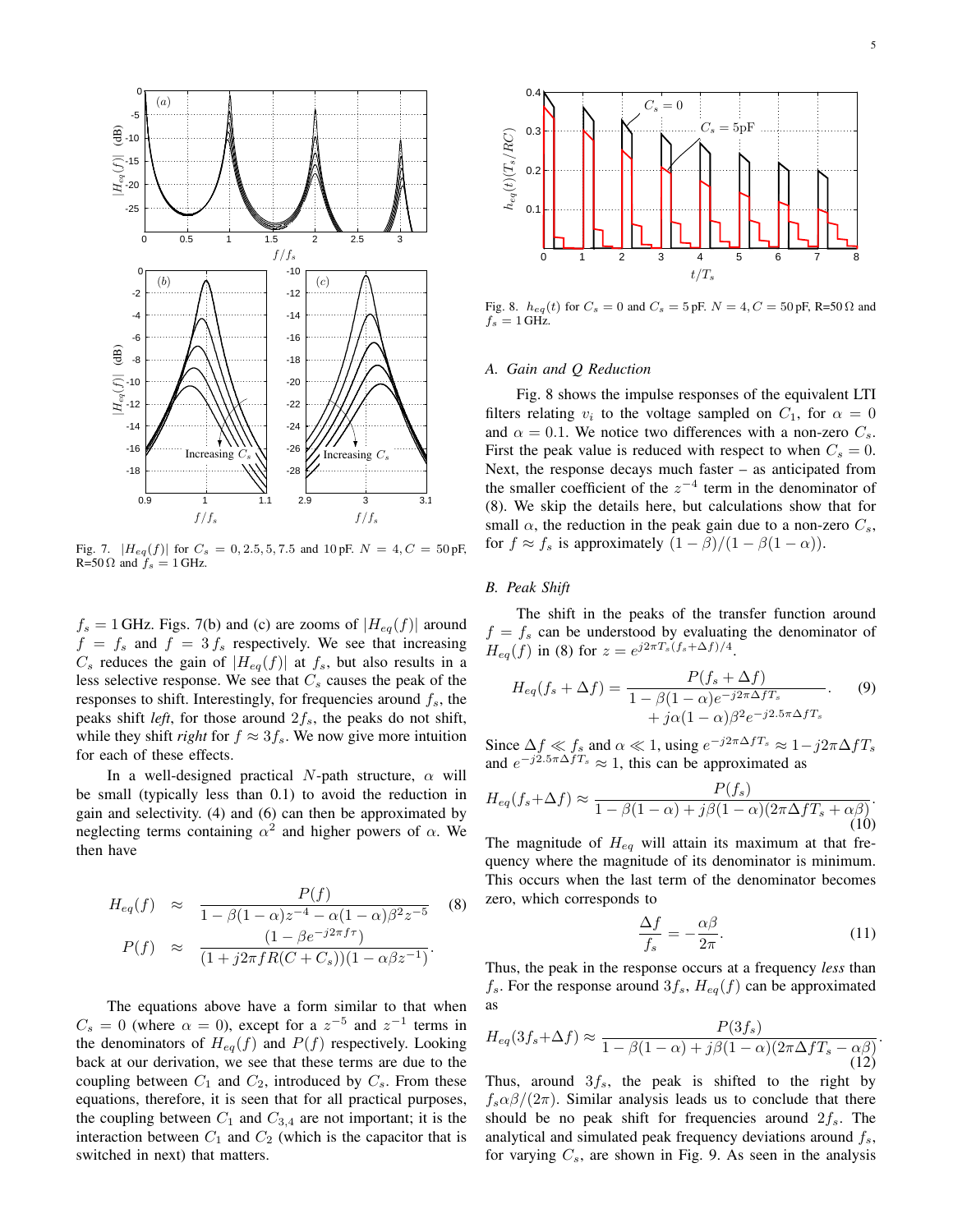

Fig. 9. Deviation of the peak frequency from  $f_s$  as a function of  $C_s$ .  $C =$ 50 pF,  $R = 50 \Omega$ ,  $f_s = 1$  GHz and  $N = 4$ .

above, peak-frequency shift is due to the  $z^{-5}$  term in the denominator of  $H_{eq}(f)$ , the root cause of which is the coupling between  $C_1$  and  $C_2$  through  $C_s$ .

# III. COMPLETE OUTPUT WAVEFORM: N -PATH AND PASSIVE-MIXER MODE OF OPERATION



Fig. 10. (a) N-path circuit with parasitic capacitance, driven by a sinusoidal input  $v_i(t)$ . (b)  $v_1(t)$  and  $w(t)$  as defined in [21]. (c) Signal-flow graph relating  $v_{1,on}(t)$  to  $v_i$ , needed for N-path operation. (d) Approximation to  $v_1(t)$  in the passive-mixer mode of operation.

So far, we determined the impulse response  $(h_{eq}(t))$  of the equivalent LTI filter that would produce the same samples as  $v_1(t)$  (sampled at the falling edge of  $\phi_1$ ) in the N-path structure of Fig. 4. This is all that would be needed if we processed the samples, as in a switched-capacitor filter or A/D converter. The output of an  $N$ -path filter or a mixer-first switch-RC receiver (with implicit  $N$ -path filtering), however, is often used in a time-continuous way. In such circuits, therefore, it is necessary to know the entire output voltage across the capacitors. Fortunately, it is adequate to determine the voltage across one of the capacitors; the others can be found by symmetry. In the discussion that follows, therefore, we focus on  $v_1(t)$ , which the voltage on  $C_1$  in response to an excitation  $v_i(t)$  (see Fig. 10(a)).

 $v_1(t)$  is seen to be comprised of two waveforms,  $v_{1,on}(t)$ that is non-zero when  $\phi_1$  is high, and  $v_{1,off}(t)$ , which is non-zero when  $\phi_1$  is low, as shown in red and blue in Fig. 10(b) respectively.  $v_{1,on}(t)$  is of interest when the circuit of Fig.  $10(a)$  is operated as an N-path filter, since the output is  $v_x$ , which is the sum of the 'on' portions of the waveforms  $v_{1,\dots,4}(t)$ .  $v_{1,\text{off}}(t)$  for  $kT_s < t < (k+1)T_s - \tau$  is simply a zero-order-hold (ZOH) version of  $v_1[kT_s] \equiv v_{1k}$ .

The signal-flow graph for the  $v_1(t)$  can be developed as described in [21], with additional branches needed to account for charge-sharing. The details are omitted here due to space constraints. It turns out that the flow-graph reduces that of Fig. 22 in [21] when  $\alpha = 0$ . We discuss below the relevant aspects of the the signal-flow graph during the  $N$ -path filter and passive-mixer modes of operation.

#### *A. Operation as an N-Path Filter*

The signal-flow graph that relates  $v_{in}(t)$  to  $v_{1,on}(t)$  is shown in Fig. 10(c), where  $h(t) = e^{-t/(R(C+C_s))}$ . Since the voltages across  $C_1$  and  $C_2$  are coupled through  $C_s$ , it is necessary to keep track of the samples of  $v_2$ , denoted by  $v_{2k}$ . A non-zero  $\alpha$  has the following effects:

- a. extra loss in path  $(I)$ , as charge sharing with  $C_s$  result is extra loss, and is modeled by the factor  $(1 - \alpha)$ .
- b.  $v_{2k}$  contributes to the output through the factor  $\alpha$  due to charge-sharing.
- c. the time-constant of the exponential decay is  $R(C+C<sub>s</sub>)$ instead of RC.

When  $v_i = e^{j2\pi ft}$ , the component of  $v_{1,on}(t)$  at the frequency  $f$ , is the sum of contributions from paths  $(1)$  and  $(2)$ , which are seen to be

Path 
$$
\textcircled{1}
$$
  $\rightarrow$   
\n
$$
-\underbrace{\frac{H_{eq}(f)}{T_s}}_{\substack{\mathcal{T}_{s} \\ \mathcal{F}(h_{eq}(t))}} \underbrace{\frac{R(C+C_s)}{1+j2\pi fR(C+C_s)}}_{\mathcal{F}(h(t))} (1-e^{-j2\pi f(T_s-\tau)})(1-\alpha)
$$

Path 
$$
\bigcirc
$$
  $\rightarrow \frac{\tau}{T_s}$   $\frac{1}{\frac{1+j2\pi fR(C+C_s)}{F(h(t)/R(C+C_s))}}$ . (13)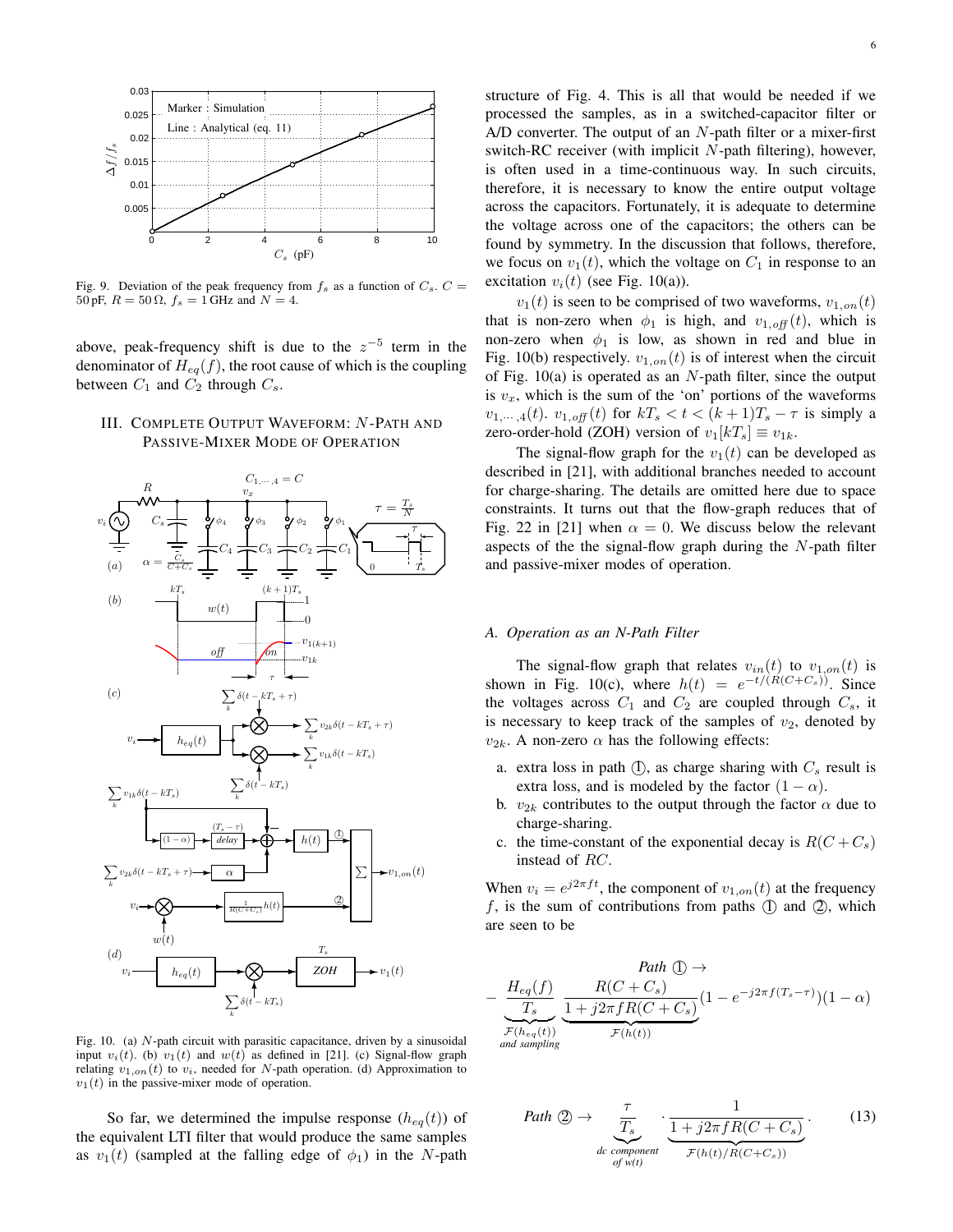Thus,  $X_0(f)$ , the zeroth-order harmonic transfer function of the N-path filter, given by  $N \cdot V_{1,on}(f)/e^{j2\pi ft}$ , and using  $N\tau = T_s$ , is seen to be

$$
X_0(f) = \frac{1}{(1+j2\pi fR(C+C_s))} \left[1 - \frac{R(C+C_s)}{\tau} H_{eq}(f)(1-\alpha) \left\{1 - e^{-j2\pi f(T_s-\tau)}\right\} \right].
$$
 (14)



Fig. 11. Analytical versus spectre PAC simulations in the N-path filter mode.  $R = 50 \Omega, C = 50 \text{ pF}, C_s = 5 \text{ pF}, f_s = 1 \text{ GHz}.$ 

Fig. 11 compares  $|X_0(f)|$  determined analytically with that obtained from a periodic-AC simulation, for  $f_s = 1$  GHz,  $C = 50 \text{ pF}, R = 50 \Omega$  and  $\alpha = 1/11$ . Excellent agreement is seen.

Higher order harmonic transfer functions can similarly be determined from the signal-flow graph of Fig. 10(d). Space constraints prevent us from going into a detailed discussion here, but the conclusion is that higher-order harmonic transfer functions are (also) largely determined by the behavior of  $H_{eq}(f)$ .

### *B. Passive-Mixer Mode of Operation*

When operated as a passive mixer, the complete voltage waveforms across the capacitors are relevant. The input frequency is very high compared to the bandwidth of the  $RC$ network. Further,  $RC \gg \tau$ , which means that  $\beta$  is close to unity. As we have already discussed,  $v_{1,off}(t)$  is simply  $v_{1k}$ held for a duration of  $(T_s - \tau)$ . When  $\phi_1$  goes high,  $C_1$  shares charge with  $C_s$ , attenuating its voltage by a factor  $(1 - \alpha)$ . If  $\alpha$  is small, this can be neglected. Further, since  $RC \gg \tau$ ,  $v_{1,on}(t)$  can be approximated to  $v_{1k}$  held for a duration  $\tau$ . Thus, as in the case with  $C_s = 0$ , the output in the passive mixer mode can be thought of as the sampled version of the voltage across  $C_1$ , held for a whole clock period. The signalflow graph relating  $v_i(t)$  to  $v_1(t)$  in the passive-mixer mode can therefore be approximated as shown in Fig. 10(d).

Fig. 12 compares the results of our analysis with periodic transfer function (PXF) simulations from Spectre. Since the PXF analysis considers the entire waveform across the capacitor, the good agreement with our approximate analysis confirms that *the sampled output of the capacitor is almost all that matters in the mixer region, as far as the loss and shape around the peaks is concerned.*  $|H_{eq}|$  when  $C_s = 0$  is also shown for comparison – we see significant drop in the gain



Fig. 12. Analytical versus spectre PXF simulations: for the passive-mixer mode, with  $R = 50 \Omega, C = 50 \text{ pF}, C_s = 5 \text{ pF}(\alpha = 1/11), f_s = 1 \text{ GHz}.$ The response for  $C_s = 0$  is also shown for reference.

at  $f_s$ . From the analysis in Section II.B, this gain should drop by about  $(1 - \beta)/(1 - \beta(1 - \alpha)) = 5.8$  dB, as confirmed from Fig. 12.

Far-out maximum filter attenuation is not accurately predicted by the signal-flow graph of Fig. 10(d), but this is often limited in practice by other effects that are not modeled here, e.g. switch resistance. The aim of this work is the firstorder modeling of the key filter parameters: insertion-loss and close-in filter roll-off.

### IV. ANALYSIS WITH SOURCE INDUCTANCE



Fig. 13. N-path switching mixer with an inductive source impedance, with  $N = 4$ .

In this section, we analyze the  $N$ -path passive mixer with an inductive source impedance, as shown in Fig. 13. We assume instantaneous switching as in [26], so that the inductor immediately connects from one capacitor to another. Like the case with the parasitic capacitor, the inductor introduces coupling between the four paths, complicating analysis. Further, we assume the practical situation, where  $RC \gg L/R$ . To find the impulse response of the equivalent LTI filter relating  $v_i$  to the sampled voltage across  $C_1$ , we form the adjoint network as shown in Fig. 14(a). We excite  $C_1$  with an impulsive current at  $t = 0$ , resulting in a voltage  $\hat{v}_x(0+) = 1/C$ . Thanks to the inductor, the current through the resistor is smaller than what it would have otherwise been, as shown in Fig. 14(b). Thus, after a time  $\tau$ , the capacitor voltage is larger than what it would have been, had  $L$  been 0. Intuitively, therefore, we must expect the waveforms to "last" for a much larger time when compared to the case without the inductor. This means that the Q of the resulting filter should be higher. When the inductor is switched to  $C_2$  (which was initially uncharged), the  $i_L(t)$ ,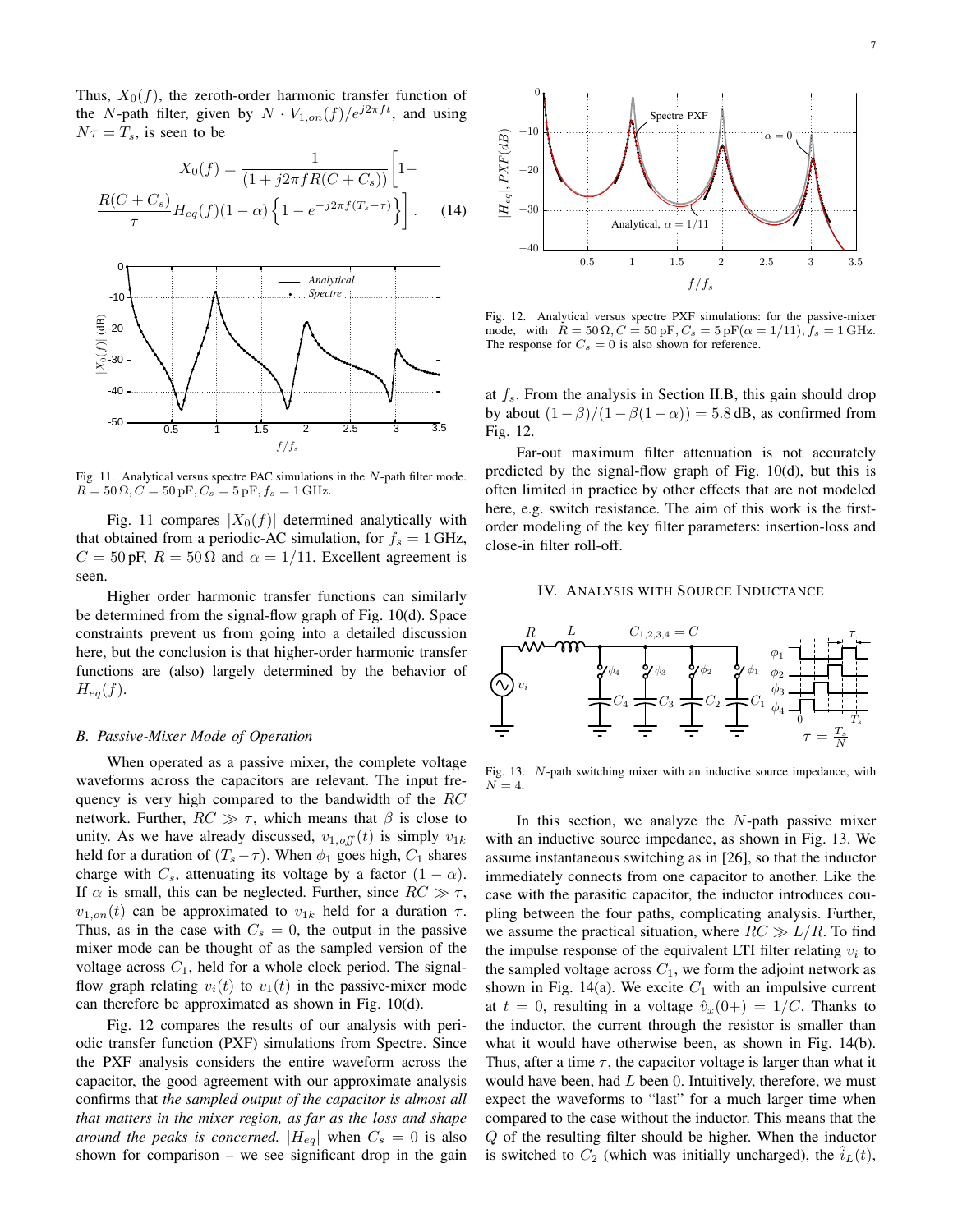



Fig. 14. (a) The adjoint network. (b) Representative inductor current and  $\hat{v}_x$ waveforms. The corresponding waveforms when  $L = 0$  are shown in grey.

which was established in the previous clock phase, continues to flow in the same direction, thereby causing  $\hat{v}_x$  to become negative in the second phase, as shown in Fig. 14(b). This trend continues in the third and fourth intervals. For practical values of L, the inductor is virtually "disfluxed" at  $t = 4\tau - T_s - T_s$ since  $L/R \ll T_s$ . We assume that  $\hat{i}_L(T_s) = 0$ .



Fig. 15. (a) Equivalent circuit for the duration  $0 \le t < \tau$ . (b)  $\hat{i}_L(t)$  in response to an impulse current injected into the capacitor is denoted by  $h_L(t)$ . The capacitor voltage at  $t = \tau - i s \beta \hat{v}_x(0)$ . (c) Calculating the effect of the inductor current on the capacitor voltage during  $\tau \leq t < 2\tau$ .

Fig. 15(a) shows the equivalent circuit for the duration  $0 \le t < \tau$ . In the analysis that follows, we denote the impulse response from the current injected into the capacitor to the inductor current  $i_L(t)$  by  $h_L(t)$ . In the Laplace domain, the transfer function can be seen to be

$$
\frac{\hat{I}_L(s)}{\hat{I}_{in}(s)} = \mathcal{L}(h_L(t))
$$
  
= 
$$
\frac{1}{1 + sCR + s^2 LC} \equiv \frac{1}{(1 + s\tau_1)(1 + s\tau_2)}.
$$

Expressing the denominator polynomial as a product of two real poles is justified in the passive-mixer mode<sup>4</sup>, where  $RC \gg L/R$ . Without loss of generality, we assume that  $\tau_2 > \tau_1$ . With this assumption, to first-order,  $\tau_1 \approx L/R$ and  $\tau_2 \approx RC$ . It turns out that the following are better approximations.

$$
\tau_1 \approx \frac{L}{R} \left( 1 + \frac{L}{CR^2} \right), \tau_2 \approx RC \left( 1 - \frac{L}{CR^2} \right). \tag{15}
$$

 $h<sub>L</sub>(t)$  is seen to be

$$
h_L(t) = \frac{1}{\tau_2 - \tau_1} \left( e^{-\frac{t}{\tau_2}} - e^{-\frac{t}{\tau_1}} \right) u(t).
$$
 (16)

The inductor current at  $t = \tau$  is  $i_L(\tau) = h_L(\tau)$ . The voltage across the capacitor at  $t = \tau$  is given by

$$
\hat{v}_x(\tau) = \frac{1}{C} \left[ 1 - \int_0^{\tau} h_L(t) dt \right]
$$

$$
= \frac{1}{C} \underbrace{\frac{(\tau_2 e^{-\frac{\tau}{\tau_2}} - \tau_1 e^{-\frac{\tau}{\tau_1}})}{(\tau_2 - \tau_1)}}_{\beta} \equiv \beta \hat{v}_x(0+). \quad (17)
$$

In practice,  $\beta$  will be slightly smaller than one. At  $t = \tau$ , the inductor is abruptly switched to  $C_2$ , which is uncharged. The inductor current  $i_L(\tau)$  can be modeled as a voltage impulse  $Li_L(\tau)\delta(t-\tau)$  in an initially relaxed RLC network, as shown in Fig. 15(c). We can exploit reciprocity to determine the effect of this voltage impulse on  $\hat{v}_x$  at  $t = 2\tau$  as follows. Recall that a current impulse across the capacitor at  $t = 0$  results in an inductor current  $h_L(\tau)$  at  $t = \tau$ . Invoking reciprocity, a voltage impulse of amplitude  $Lh_L(\tau)$ at  $t = \tau$  in series with the inductor should result in a capacitor voltage  $-Lh_L(\tau) \cdot h_L(\tau) = -Lh_L^2(\tau)$  at  $t = 2\tau$ . Using  $\hat{v}_x(0+) = 1/C$ , this can be equivalently expressed as  $-LCh_L^2(\tau)\hat{v}_x(0+)$ . We determine  $\hat{i}_L(2\tau)$  next. Referring to Fig. 15(c), we see that the impulse response relating the voltage in series with the inductor (and capacitor) to  $\hat{i}_L(t)$  is  $Ch'_L(t)$ . Since the magnitude of the impulse voltage is  $L\hat{i}_L(\tau)$ and it occurs at  $t = \tau$ , it follows that

$$
\hat{i}_L(2\tau) = -L\hat{i}_L(\tau)C\frac{dh_L(t)}{dt}\Big|_{t=\tau}
$$
\n
$$
= \underbrace{\hat{i}_L(\tau)}_{h_L(\tau)}\underbrace{\frac{(\tau_1e^{-\frac{\tau}{\tau_2}}-\tau_2e^{-\frac{\tau}{\tau_1}})}{(\tau_2-\tau_1)}}_{\alpha} \equiv \alpha h_L(\tau).
$$
\n(18)

<sup>4</sup>Note that the quality factor of this RLC network is smaller than 1 even for inductors as large as several nH, due to the series resistance ( typically 50  $\Omega$ ) and the multi-pF C values needed to achieve N-path filter bandwidths in the order of a few MHz targeted at channel selection.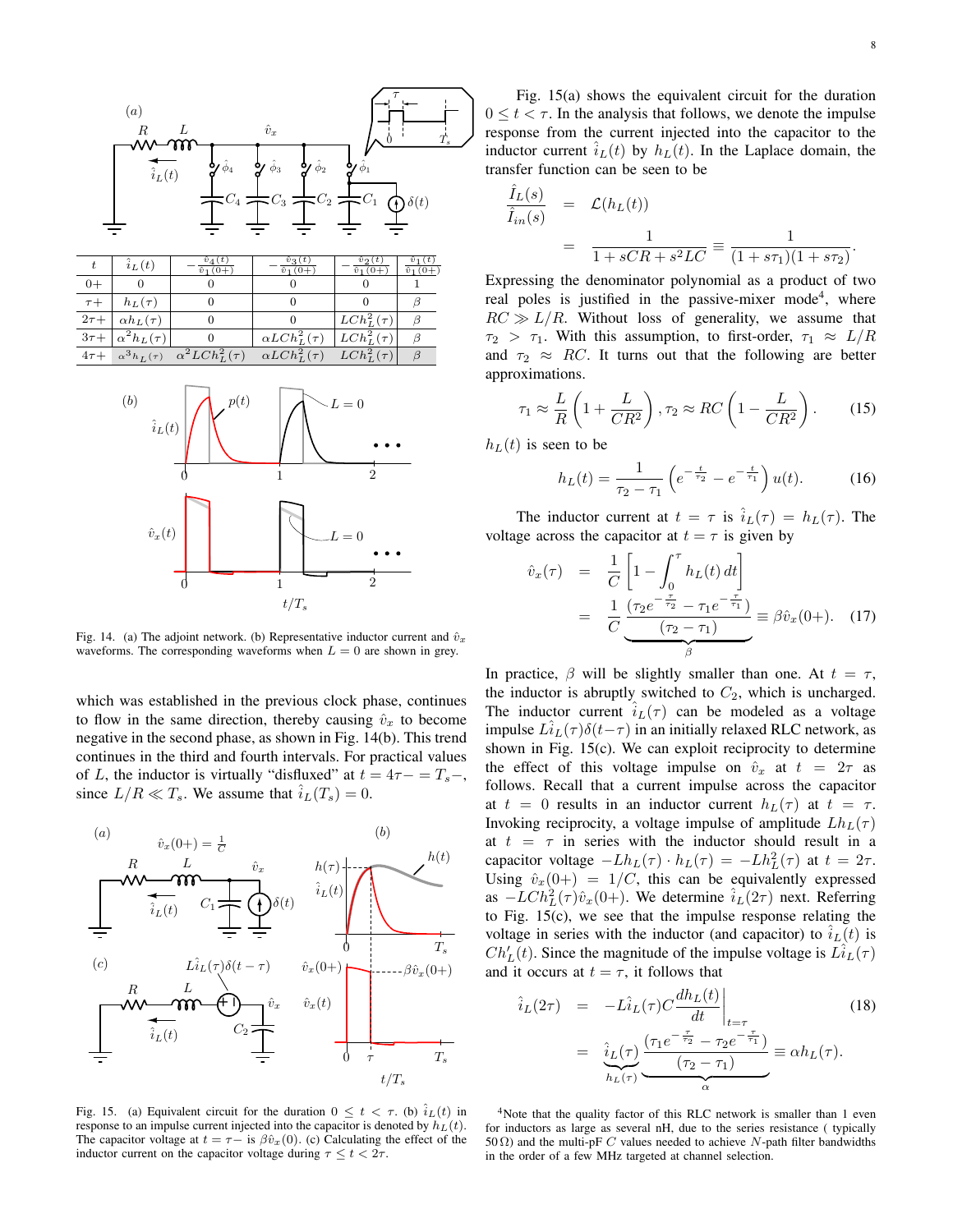In practice, since  $L/R < T_s$ , it will follow that  $\alpha$  will be a small number.

At  $t = 2\tau$ , the inductor is switched to  $C_3$ . Using the same line of arguments as above, it is easy to see that

$$
\hat{v}_x(3\tau) = -L\alpha h^2(\tau) , \quad \hat{v}_x(4\tau) = -L\alpha^2 h^2(\tau) \tag{19}
$$

and

$$
\hat{i}_L(3\tau) = \alpha^2 h_L(\tau) , \quad \hat{i}_L(4\tau) = \alpha^3 h_L(\tau). \tag{20}
$$

The table of Fig. 14(a) gives the inductor current and capacitor voltages at integer multiples of  $\tau$ . The last row is of particular interest, as it allows us to write a recursive relation for  $i_L(t)$ . Since  $\alpha \ll 1$  for practical values of L, we assume that  $i_L(4\tau) = i_L(T_s-) = 0$ . Like we did when we analyzed the structure with a parasitic source capacitance, we can write

$$
\hat{i}_L(t) = p(t) + \beta \hat{i}_L(t - T_s) - L Ch_L^2(\tau) \hat{i}_L(t - T_s - \tau) \n- \alpha L Ch_L^2(\tau) \hat{i}_L(t - T_s - 2\tau) \tag{21} \n- \alpha^2 L Ch_L^2(\tau) \hat{i}_L(t - T_s - 3\tau)
$$

where  $p(t)$  denotes  $\hat{i}_L(t)$  for  $0 \le t < T_s$ .

Since  $H_{eq}(f)$  is the Fourier transform of  $\hat{i}_L(t)$ , we have

$$
H_{eq}(f) = \frac{P(f)}{\left[1 - \beta z^{-4} + L Ch_L^2(\tau)z^{-5} + \alpha^2 L Ch_L^2(\tau)z^{-6} + \alpha^2 L Ch_L^2(\tau)z^{-7}\right]} \tag{22}
$$

where  $z \equiv e^{j2\pi f \tau}$ . A few observations are in order.

- a. Adding the inductor results in a  $\beta$  that is closer to unity than when  $L = 0$ . While this can be deduced from (17), this makes intuitive sense due to the following. Adding the inductor reduces current drawn from  $C_1$ , causing a larger fraction of its charge to remain on it at  $t = \tau$ . Thus, we should expect that the addition of the series inductor increases the magnitude of  $H_{eq}(f)$  around multiples of  $f_s$ .
- b. The sign of the coefficient of  $z^{-5}$  in the denominator of (22) is positive, unlike in the case of a parasitic source capacitor. Thus, we should expect that the peak of the response around  $f_s$  shifts to the *right*, while that around  $3f_s$  shifts towards the left. The peak around  $2f_s$  does not shift. From (22), it is easy to see that the peak shift around  $f_s$  is given by

$$
\frac{\Delta f}{f_s} \approx \frac{L Ch^2(\tau)}{2\pi \beta}.
$$
\n(23)

- c. In our analysis, we expressed the transfer function of the RLC circuit as the product of two first-order systems with time-constants  $\tau_1$  and  $\tau_2$ . This is justified in practice, since  $RC \gg L/R$ .
- d. When considering analysis with a parasitic source capacitance  $C_s$ , or series inductance L,  $\beta$  represents the fractional loss of charge on the filter capacitor in a timeinterval  $\tau$ .  $\alpha$  represents the coupling from one filter capacitor to the next, induced by  $C_s$  or  $L$ .

A question that remains is "how do we determine  $p(t)$ ". Recall that  $p(t)$  is  $i<sub>L</sub>(t)$  in the interval  $0 \le t < T_s$  when a current impulse  $\delta(t)$  is injected into  $C_1$  in the circuit of Fig. 14(a). Due to the action of the switches, the  $\hat{v}_x$  goes to



Fig. 16. (a) Approach to determine  $p(t)$ . (b) The inductor effectively prefilters the input with an RL lowpass filter.

zero at  $t = \tau + 0.2\tau + 0.3\tau + 0.5\tau + 0.5\tau$  can be thought of as the current that results by exciting the capacitor of an LTI RLC circuit with a impulse current sequence as shown in Fig. 16(a). The sequence is chosen so that  $\hat{v}_x(t)$  goes to zero at  $t = \tau, 2\tau, 3\tau$ , like in the N-path circuit of Fig. 14(a). Since we know  $\hat{v}_x$  at  $\tau$ ,  $2\tau$  and  $3\tau$  is given by  $\beta/C$ ,  $-Lh_L^2(\tau)$  and  $-\alpha L h_L^2(\tau)$  respectively, it is seen that  $\hat{i}(t)$  in Fig. 16(a) should be

$$
\hat{i}(t) = \delta(t) - \beta \delta(t - \tau) + L Ch_L^2(\tau) \delta(t - 2\tau) \n+ \alpha L Ch_L^2(\tau) \delta(t - 3\tau).
$$
\n(24)

Since  $h<sub>L</sub>(t)$  denotes the inductor current in response to a current impulse injected into the capacitor, it follows that  $p(t)$ , which is  $i<sub>L</sub>(t)$  in response to  $i(t)$  above, is given by

$$
p(t) = h_L(t) - \beta h_L(t - \tau) + L Ch_L^2(\tau)h_L(t - 2\tau) + \alpha L Ch_L^2(\tau)h(t - 3\tau).
$$
 (25)

In the frequency domain, this corresponds to

$$
P(f) = H(f) \left(1 - \beta z^{-1} + L Ch_L^2(\tau) z^{-2} + \alpha L Ch_L^2(\tau) z^{-3}\right).
$$

Simplifying  $P(f)$  above results in an intuitively appealing result, developed below. Neglecting the  $z^{-2}$  and  $z^{-3}$  terms (since they are much smaller than  $\beta$ ), we can express  $P(f)$  as

$$
P(f) \approx H(f)(1 - \beta z^{-1}) = \frac{1 - \beta z^{-1}}{(1 + j2\pi f \tau_1)(1 + j2\pi f \tau_2)}
$$
(26)

which when drawn in block diagram form, is as shown in Fig. 16(b). It is instructive to determine the impulse response of the second and third blocks in cascade. Since  $\tau_2(\approx RC) \gg T_s$ , the impulse response of the cascade is an exponentially decaying pulse that lasts for a duration of  $\tau$ . This is the shape of  $p(t)$  that would be seen, had L been zero. However, this is pre-filtered by a first order transfer function with time-constant  $\tau_1 \approx L/R$ , caused by the lowpass action of the RL-series network. As a result,  $p(t)$  is much "smoother" that it would otherwise be, resulting in a better attenuation at high frequencies. Further, the reasoning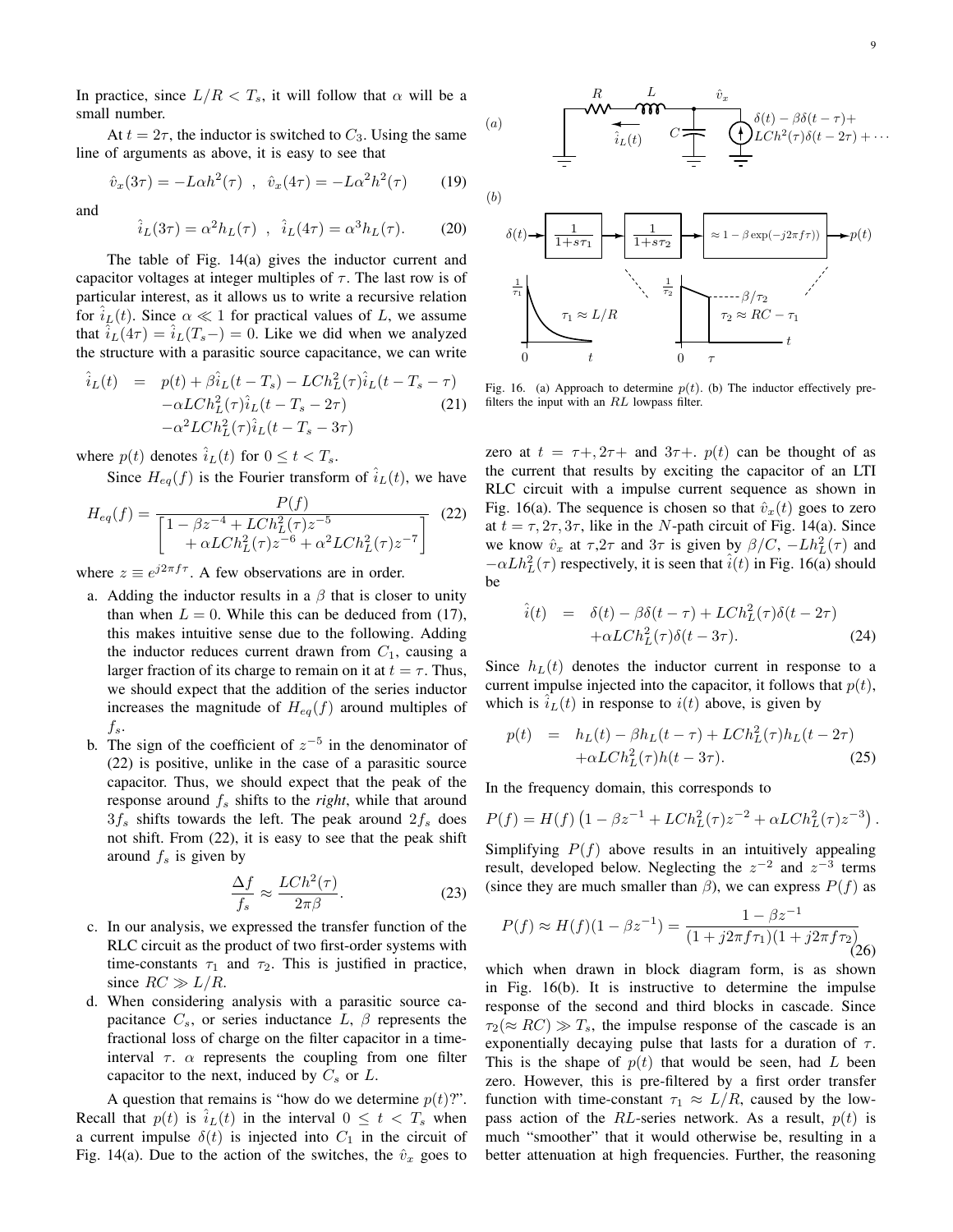above suggests that the 3-dB bandwidth of the RL low-pass filter, namely  $R/(2\pi L)$ , should be chosen to be higher than the input frequency  $\approx f_s$ , to prevent the desired input from being filtered out. This is consistent with the heuristic reasoning in [26]. To summarize,

- a. Introducing the series inductor increases the gain of  $H_{eq}(f)$  around  $f_s$ , thanks to a  $\beta$  which is closer to one (when compared to  $\beta$  without the inductor). This results in a higher peak gain around multiples of  $f_s$ , as well as a higher Q, since the impulse response lasts longer.
- b. The inductor acts as a pre-filter, by introducing an RL lowpass filter into  $H_{eq}(f)$ . This is beneficial, since frequencies at higher multiples of  $f_s$  are better attenuated before downconversion. The bandwidth of this low-pass filter must be chosen so as to let through the desired signal (with frequency  $\approx f_s$ ).
- c. The peak of  $H_{eq}(f)$  around  $f_s$  is shifted to the right, i.e., a frequency greater than  $f_s$ , by an amount given by (23). The root cause for the frequency shift, as seen from (22), is largely the voltage created on  $C_2$  due to the coupling introduced by the inductor.
- d. The model for the total voltage across the capacitor in the passive-mixer mode can be thought of as zeroorder-holding the sampled voltage on the capacitor for a complete clock period, as in Fig. 10(e).



Fig. 17. Simulated  $|H_{eq}(f)|$  compared with analytical results for  $N = 4$ ,  $f_s = 1$  GHz,  $C = 50$  pF,  $R = 50 \Omega$  and  $L = 10$  nH. The periodic transfer function of the entire voltage waveform across  $C_1$  is also shown.

Fig. 17 compares the simulated  $|H_{eq}(f)|$  with our analytical results. Similar curves were generated for different L values up to 10 nH, where the maximum model deviation was found to be less than  $0.5$  dB for the  $L = 10$  nH case. The mixer used  $N = 4$ ,  $f_s = 1$  GHz,  $C = 50$  pF,  $R = 50 \Omega$ and  $L = 10$  nH. The inductance chosen is somewhat large, since the 3-dB bandwidth of the LR lowpass filter is only  $R/(2\pi L)$  = 800 MHz. The peak gain around  $f = 3f_s$ determined using (22) deviates from the simulated value by 10

about 0.4 dB. This is because at this value of L,  $\hat{i}_L(T_s)$  is not negligible when compared to  $i_L(\tau)$ . The simulated  $|H_{eq}(f)|$ matches well with the response obtained from periodic transfer function (PXF) simulations of the entire waveform (not just the sampled output). This indicates that the sampled voltage on  $C_{1,2,3,4}$  plays the most crucial role in determining the eventual output of the mixer (which will be generated by harmonic combination of the waveforms across  $C_{1,2,3,4}$ .

#### V. PEAK-SHIFT FREE PASSIVE MIXERS

In the preceding sections, we saw that for  $N = 4$ , a parasitic source capacitance causes the peaks of the magnitude response around  $f_s$  to shift left, while adding an inductor in series causes the peak frequency to shift right. We saw that the root cause of this was the voltage sampled on the second capacitor due to the coupling effect of the inductor and parasitic source capacitor. Further we saw that the signs of the voltages induced on to the second capacitor are opposite for the inductive and capacitive cases. This suggests that using an inductor *and* appropriately chosen capacitor should result in a cancellation of these effects, thereby resulting in a negligible peak-shift. As shown below, this is indeed the case. Fig. 18 shows the adjoint network for the case of the



Fig. 18. Adjoint network for a 4-path system with series inductance and parasitic capacitance.  $C_s$  can be chosen to ensure gain peaking at multiples of  $f_s$ .

inductor and parasitic capacitance both being present. Clearly,  $\hat{v}_x(0+) = 1/(C + C_s)$ . At  $t = \tau - \hat{v}_x(\tau - \hat{v}_x(0)) = \beta \hat{v}_x(0)$ , and  $\hat{i}_L(\tau) = h_L(\tau)$ . Note that  $\beta$  and  $h_L(\tau)$  must be determined using (17) and (16) using  $(C + C_s)$  in place of C. When  $C_2$  is switched, charge sharing occurs, resulting in  $\hat{v}_x(\tau+)$ dropping to  $\hat{v}_x(\tau-)C_s/(C+C_s)$ . Using superposition and the arguments preceding (22) we see that  $\hat{v}_x(2\tau-)$  (which is the voltage stored on  $C_2$ ) is given by

$$
\hat{v}_x(2\tau-) = \beta \hat{v}_x(\tau+) - Lh^2(\tau) = \frac{\beta^2 C_s}{(C + C_s)^2} - Lh^2(\tau). \tag{27}
$$

This will be zero if  $\beta^2 C_s = (C + C_s)^2 L h^2(\tau)$ . Using this, (17) and (16), and approximating  $\tau_2 \approx R(C+C_s)$  and  $\tau_1 \approx L/R$ , we have

$$
\frac{L}{C_s} \approx \frac{\beta^2}{h^2(\tau)(C + C_s)^2} \approx R^2 \frac{1}{\left[1 - e^{\left(\frac{\tau}{\tau_2} - \frac{\tau}{\tau_1}\right)}\right]}.\tag{28}
$$

From the expression above, it is seen that the characteristic impedance  $\sqrt{L/C_s}$  should be chosen so that it is somewhat higher than R.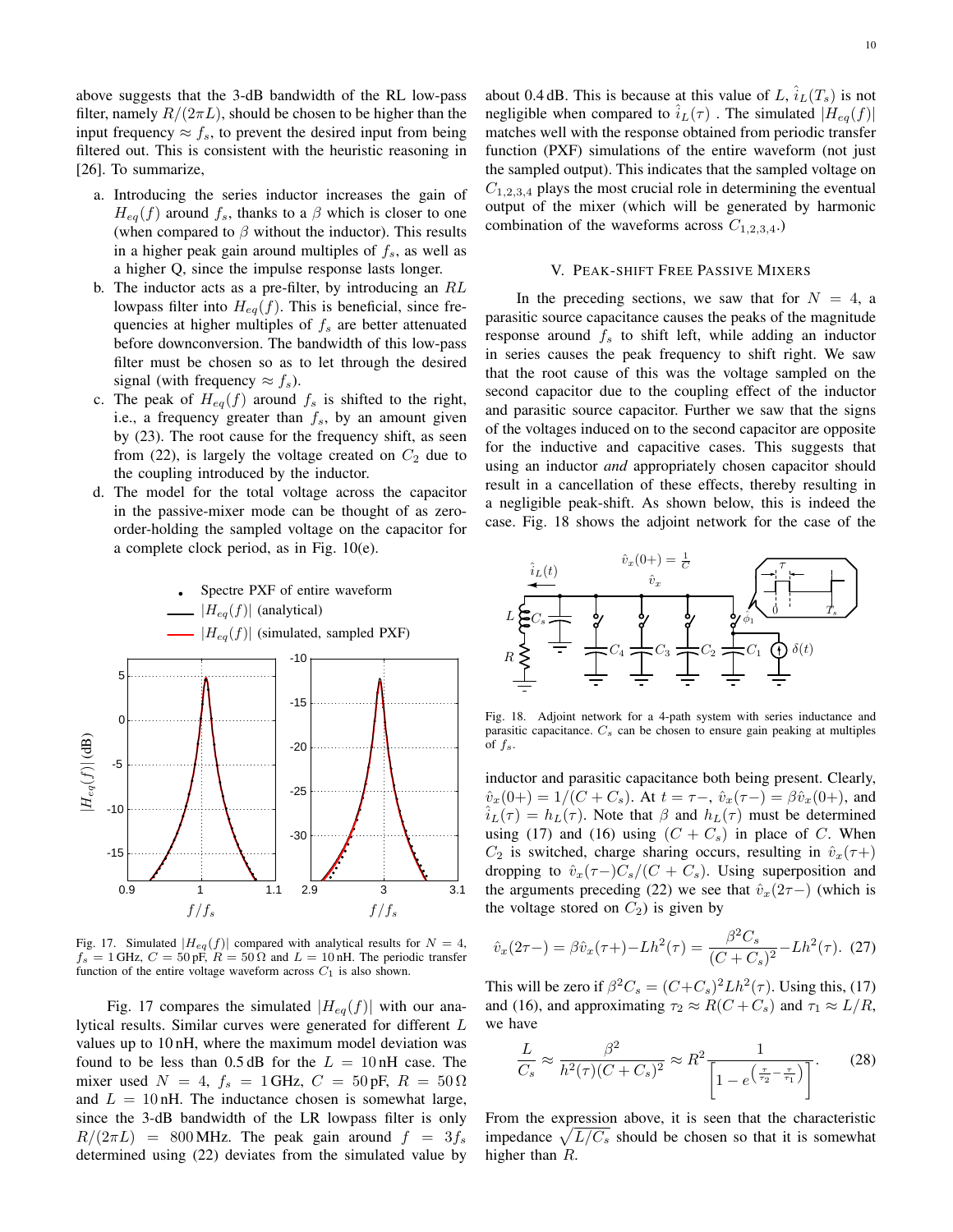

Fig. 19.  $\hat{v}_x(t)$  for different choices of L and  $C_s$ .  $N = 4$ ,  $f_s = 1$  GHz,  $C =$  $50 \,\mathrm{pF}, R = 50 \,\Omega.$ 



Fig. 20. Zoomed-in portions of the simulated  $|H_{eq}(f)|$  around  $f_s$  and  $3f_s$  for different choices of L and  $C_s$ .  $N = 4$ ,  $f_s = 1$  GHz,  $C = 50$  pF,  $R = 50 \Omega$ .

Figs. 19 and 20 confirm the intuition above. Fig. 19 shows  $\hat{v}_x(t)$  (scaled by the numerical value of C) during the first clock cycle. With an inductive source impedance and  $C_s = 0$ , we see that  $\hat{v}_x$  goes negative when  $C_2$  is switched, so that  $\hat{v}_x(2\tau-)$  is negative. On the other hand, when  $L = 0$ and  $C_s = 2pF, \hat{v}_x(2\tau-)$  is positive due to charge sharing. Further,  $\hat{v}_x(0+)$  is smaller than in the inductor-only case. With both the inductor and (appropriately chosen) capacitor in place, we see that their effects largely cancel each other, and  $\hat{v}_x(2\tau-) \approx 0$ . Thus, we should expect that the response now peaks approximately at  $f_s$ ,  $3f_s$  etc. Fig. 20 shows the zoomed-in portions of the magnitude response around  $f_s$  and  $3f_s$  for different choices of L and  $C_s$ . Using a 10 nH inductor alone not only results in a higher peak gain around  $f_s$ , but a peak that is shifted right.  $C_s = 2pF$  with  $L = 0$  results in a lower peak gain, as well as a peak that is shifted left. When  $L = 10$  nH and  $C = 2$  pF, we see (as we expected) that the peaks in the responses occur approximately at  $f_s$  and  $3f_s$ .

## *A. Effect of center-frequency tuning:*

Fig. 21 shows the simulated  $|H_{eq}(f)|$  around  $f_s$ , as  $f_s$ is swept from 250 MHz to 1 GHz. Note that the x-axis is normalized to  $f_s$ . When L and  $C_s$  are zero, we see that



Fig. 21. Simulated effect of frequency variation on  $|H_{eq}(f)|$  as  $f_s$  is tuned from 250 MHz to 1 GHz. The x-axis is normalized to  $f_s$ .

the peak location and gain at  $f_s$  remain virtually unchanged with tuning. With  $C_s = 2pF$ , we see degradation in the gain and selectivity, as well as a peak shift. When the series inductor L is added to compensate for the effect of Cs, this benefits gain and selectivity. The gain for low  $f_s$  is enhanced (from what one would have obtained without L and  $C_s$ ), and gradually decreases as  $f_s$  increases. The bandwidth of the  $LC_sR$  network is about 1 GHz, so increasing  $f_s$  beyond 1 GHz yields no benefit.

# VI. CONCLUSIONS

We analyzed the effect of source capacitance and inductance on the performance of  $N$ -path structures using the adjoint-network approach of [21]. The use of the adjoint network not only simplified the algebra (when compared with conventional analysis based on [25]), but also gave useful insights on the influence of these "extra" elements on circuit performance. We showed that source inductance/capacitance introduce coupling between the capacitors of the N-path circuit. Parasitic capacitance degrades gain around  $f_s$ , and shifts the peak-gain frequency to the left of  $f_s$ . Source inductance, on the other hand, increases the gain around  $f_s$ , while shifting the peak-gain frequency to the right of  $f_s$ . Our analysis yielded simple expressions for the peak shift in terms of circuit parameters. Finally, we showed that an appropriate choice of inductance and capacitance can restore the peakfrequency to  $f_s$ , increase selectivity and reduce the gain of the N-path structure at higher multiples of  $f_s$ . Simulation results confirmed the validity of our analysis.

#### **REFERENCES**

[1] H. Darabi, A. Mirzaei, and M. Mikhemar, "Highly integrated and tunable RF front ends for reconfigurable multiband transceivers: A tutorial," *IEEE Transactions on Circuits and Systems I: Regular Papers*, vol. 58, no. 9, pp. 2038–2050, 2011.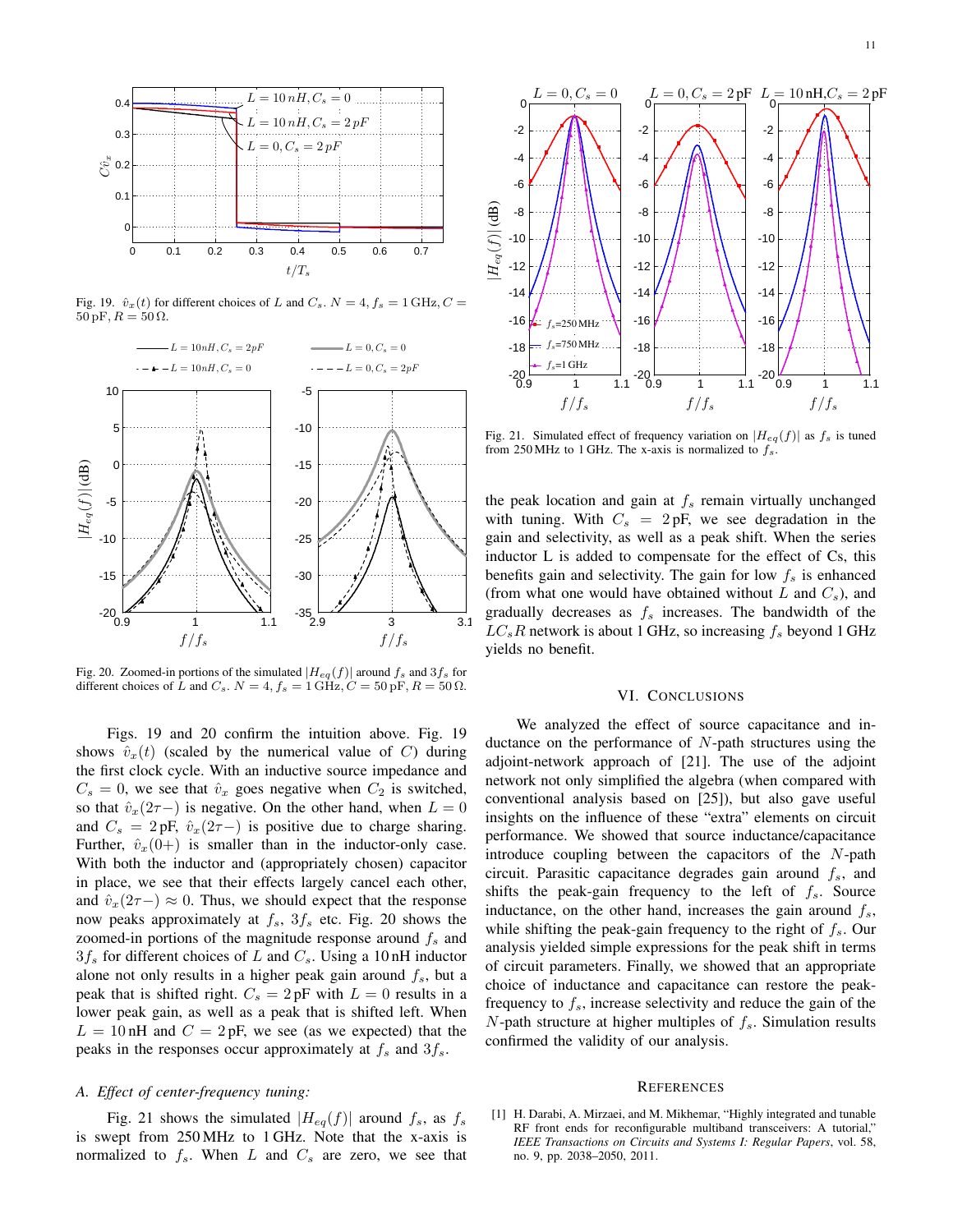- [2] E. Sacchi, I. Bietti, S. Erba, L. Tee, P. Vilmercati, and R. Castello, "A 15 mW, 70 kHz  $1/f$  corner direct conversion CMOS receiver," in *Proceedings of the IEEE Custom Integrated Circuits Conference*. IEEE, 2003, pp. 459–462.
- [3] Z. Ru, N. A. Moseley, E. A. Klumperink, and B. Nauta, "Digitally enhanced software-defined radio receiver robust to out-of-band interference," *IEEE Journal of Solid-State Circuits*, vol. 44, no. 12, pp. 3359– 3375, 2009.
- [4] D. Murphy, H. Darabi, A. Abidi, A. A. Hafez, A. Mirzaei, M. Mikhemar, and M.-C. F. Chang, "A blocker-tolerant, noise-cancelling receiver suitable for wideband wireless applications," *IEEE Journal of Solid-State Circuits*, vol. 47, no. 12, pp. 2943–2963, 2012.
- [5] H. Khatri, P. S. Gudem, and L. E. Larson, "Distortion in current commutating passive CMOS downconversion mixers," *IEEE Transactions on Microwave Theory and Techniques*, vol. 57, no. 11, pp. 2671–2681, 2009.
- [6] S. Chehrazi, A. Mirzaei, and A. A. Abidi, "Second-order intermodulation in current-commutating passive FET mixers," *IEEE Transactions on Circuits and Systems I: Regular Papers*, vol. 56, no. 12, pp. 2556–2568, 2009.
- [7] A. Mirzaei, H. Darabi, J. C. Leete, and Y. Chang, "Analysis and optimization of direct-conversion receivers with 25% duty-cycle currentdriven passive mixers," *IEEE Transactions on Circuits and Systems I: Regular Papers*, vol. 57, no. 9, pp. 2353–2366, 2010.
- [8] M. Sosio, A. Liscidini, and R. Castello, "An intuitive current-driven passive mixer model based on switched-capacitor theory," *IEEE Transactions on Circuits and Systems II: Express Briefs*, vol. 60, no. 2, pp. 66–70, 2013.
- [9] E. S. Atalla, F. Zhang, P. T. Balsara, A. Bellaouar, S. Ba, and K. Kiasaleh, "Time-domain analysis of passive mixer impedance: A switchedcapacitor approach," *IEEE Transactions on Circuits and Systems I: Regular Papers*, vol. 64, no. 2, pp. 347–359, 2017.
- [10] E. Klumperink, Z. Ru, N. Moseley, and B. Nauta, "Interference rejection in receivers by frequency translated low-pass filtering and digitally enhanced harmonic-rejection mixing," in *Digitally-Assisted Analog and RF CMOS Circuit Design for Software-Defined Radio*. Springer, 2011, pp. 113–150.
- [11] H. K. Subramaniyan, E. A. Klumperink, V. Srinivasan, A. Kiaei, and B. Nauta, "RF transconductor linearization robust to process, voltage and temperature variations," *IEEE Journal of Solid-State Circuits*, vol. 50, no. 11, pp. 2591–2602, 2015.
- [12] A. Molnar and C. Andrews, "Impedance, filtering and noise in Nphase passive CMOS mixers," in *Proceedings of the Custom Integrated Circuits Conference (CICC)*. IEEE, 2012, pp. 1–8.
- [13] C. Andrews and A. C. Molnar, "A passive mixer-first receiver with digitally controlled and widely tunable RF interface," *IEEE Journal of solid-state circuits*, vol. 45, no. 12, pp. 2696–2708, 2010.
- [14] ——, "Implications of passive mixer transparency for impedance matching and noise figure in passive mixer-first receivers," *IEEE Transactions on Circuits and Systems I: Regular Papers*, vol. 57, no. 12, pp. 3092– 3103, 2010.
- [15] C. Andrews, C. Lee, and A. Molnar, "Effects of LO harmonics and overlap shunting on N-phase passive mixer based receivers," in *Proceedings of the ESSCIRC (ESSCIRC)*. IEEE, 2012, pp. 117–120.
- [16] H. Westerveld, E. Klumperink, and B. Nauta, "A cross-coupled switch-RC mixer-first technique achieving +41 dBm out-of-band IIP3," in *Proceedings of the Radio Frequency Integrated Circuits Symposium*. IEEE, 2016, pp. 246–249.
- [17] C.-k. Luo, P. S. Gudem, and J. F. Buckwalter, "0.4–6 GHz, 17-dBm B1dB, 36-dBm IIP3 channel-selecting, low-noise amplifier for SAWless 3G/4G FDD receivers," in *Radio Frequency Integrated Circuits Symposium (RFIC), 2015 IEEE*. IEEE, 2015, pp. 299–302.
- [18] Y. Lien, E. Klumperink, B. Tenbroek, J. Strange, and B. Nauta, "A highlinearity CMOS receiver achieving +44 dBm IIP3 and +13 dBm 1 dB for SAW-less LTE radio," in *Proc. of the IEEE International Solid-State Circuits Conference (ISSCC),*. IEEE, 2017, pp. 412–413.
- [19] Y. Xu and P. R. Kinget, "A switched-capacitor RF front end with embedded programmable high-order filtering," *IEEE Journal of Solid-State Circuits*, vol. 51, no. 5, pp. 1154–1167, 2016.
- [20] A. Ghaffari, E. A. Klumperink, M. C. Soer, and B. Nauta, "Tunable high-Q N-path band-pass filters: Modeling and verification," *IEEE Journal of Solid-State Circuits*, vol. 46, no. 5, pp. 998–1010, 2011.
- [21] S. Pavan and E. Klumperink, "Simplified unified analysis of switched-RC passive mixers, samplers, and N-path filters using the adjoint network," *IEEE Transactions on Circuits and Systems: Regular Papers*, vol. 64, no. 11, p. to appear, 2017.
- [22] M. C. Soer, E. A. Klumperink, P.-T. De Boer, F. E. Van Vliet, and B. Nauta, "Unified frequency-domain analysis of switched-series-RC passive mixers and samplers," *IEEE Transactions on Circuits and Systems I: Regular Papers*, vol. 57, no. 10, pp. 2618–2631, 2010.
- [23] T. Iizuka and A. A. Abidi, "FET-RC Circuits: A unified treatment Part I: Signal transfer characteristics of a single-path," *IEEE Transactions on Circuits and Systems I: Regular Papers*, vol. 63, no. 9, pp. 1325–1336, 2016.
- [24] ——, "FET-RC Circuits: A unified treatment Part II: Extension to multi-paths, noise figure, and driving-point impedance," *IEEE Transactions on Circuits and Systems I: Regular Papers*, vol. 63, no. 9, pp. 1337–1348, 2016.
- [25] T. Strom and S. Signell, "Analysis of periodically switched linear circuits," *IEEE Transactions on Circuits and Systems*, vol. 24, no. 10, pp. 531–541, 1977.
- [26] L. Duipmans, R. E. Struiksma, E. A. Klumperink, B. Nauta, and F. E. van Vliet, "Analysis of the signal transfer and folding in N-path filters with a series inductance," *IEEE Transactions on Circuits and Systems I: Regular Papers*, vol. 62, no. 1, pp. 263–272, 2015.
- [27] A. El Oualkadi, M. El Kaamouchi, J.-M. Paillot, D. Vanhoenacker-Janvier, and D. Flandre, "Fully integrated high-Q switched capacitor bandpass filter with center frequency and bandwidth tuning," in *Proceedings of the Radio Frequency Integrated Circuits (RFIC) Symposium*. IEEE, 2007, pp. 681–684.
- [28] S. Pavan and R. S. Rajan, "Interreciprocity in linear periodically timevarying networks with sampled outputs," *IEEE Transactions on Circuits and Systems II: Express Briefs*, vol. 61, no. 9, pp. 686–690, 2014.



Shanthi Pavan obtained the B.Tech degree in Electronics and Communication Engg from the Indian Institute of Technology, Madras in 1995 and the M.S and Sc.D degrees from Columbia University, New York in 1997 and 1999 respectively. From 1997 to 2000, he was with Texas Instruments in Warren, New Jersey, where he worked on high speed analog filters and data converters. From 2000 to June 2002, he worked on microwave ICs for data communication at Bigbear Networks in Sunnyvale, California. Since July 2002, he has been with the Indian Institute of

Technology-Madras, where he is now a Professor of Electrical Engineering. His research interests are in the areas of high speed analog circuit design and signal processing.

Dr. Pavan is the recipient of the IEEE Circuits and Systems Society Darlington Best Paper Award (2009), the Shanti Swarup Bhatnagar Award (2012) and the Swarnajayanthi Fellowship (2009) (from the Government of India), the Mid-career Research Excellence Award and the Young Faculty Recognition Award from IIT Madras (for excellence in teaching), the Technomentor Award from the India Semiconductor Association and the Young Engineer Award from the Indian National Academy of Engineering (2006). He is the author of *Understanding Delta-Sigma Data Converters (second edition, with Richard Schreier and Gabor Temes)*. Dr. Pavan has served as the Editorin-Chief of the *IEEE Transactions on Circuits and Systems: Part I - Regular Papers*, and on the editorial boards of both parts of the *IEEE Transactions on Circuits and Systems*. He has served on the technical program committee of the International Solid State Circuits Conference, and been a Distinguished Lecturer of the Solid-State Circuits Society. He is a fellow of the Indian National Academy of Engineering.